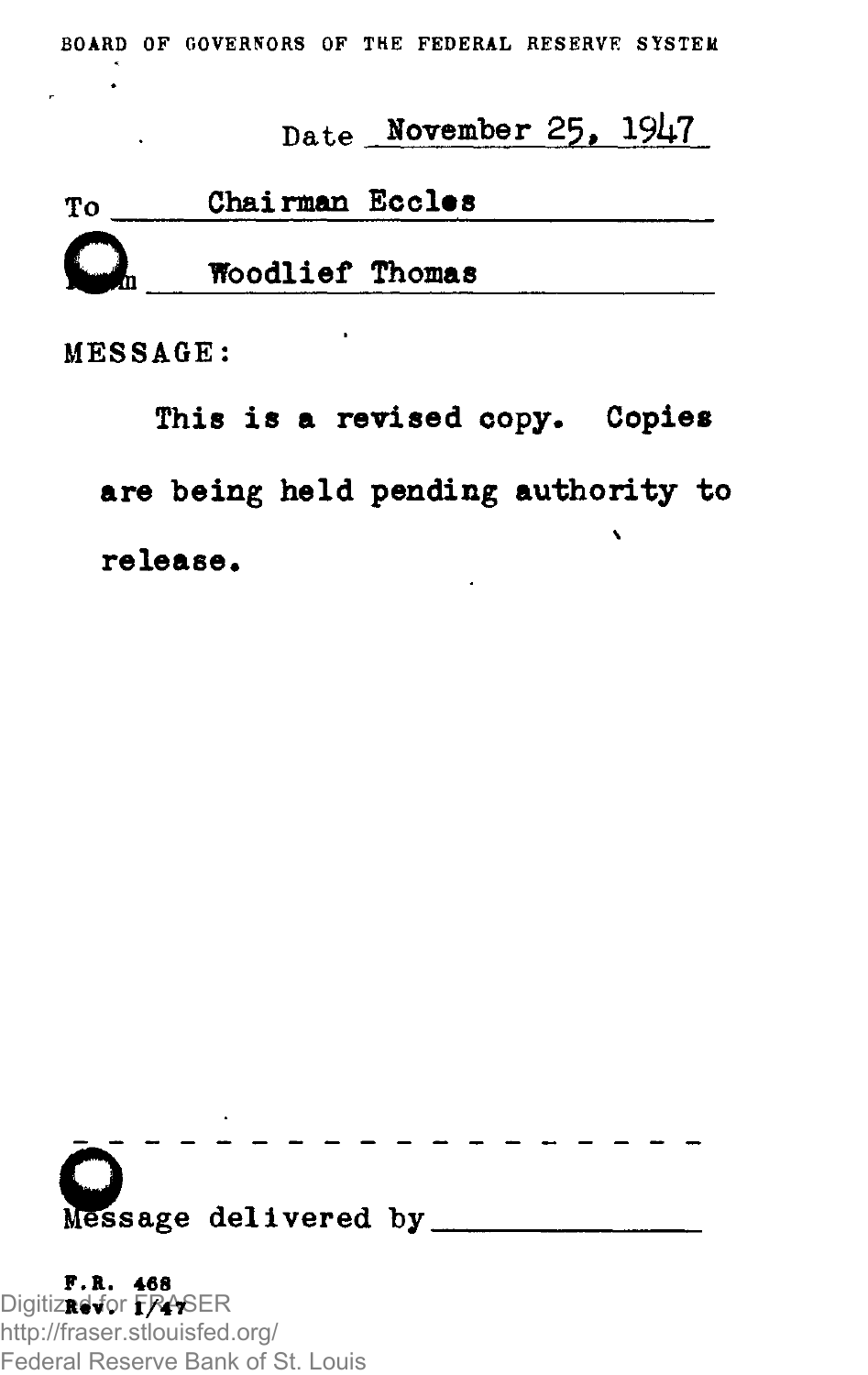## PROPOSAL FOR A SPECIAL RESERVE REQUIREMENT AGAINST THE DEMAND AND TIME DEPOSITS OF BANKS

In order to provide a more effective means of restraining inflationary expansion of bank credit, the Board of Governors of the Federal Reserve System proposes that the Congress pass legislation granting the System's Federal Open Market Committee temporary authority to impose gradually as conditions may warrant a requirement that all commercial banks hold a special reserve. This reserve should be in addition to reserves required under existing laws and an average amount of operating funds customarily held by the banks, and consist of cash or cash items, interbank balances, balances with the Federal Reserve Banks, and Treasury bills, certificates, or notes. Legislation should provide that this authority be granted for a three-year period. The Federal Open Market Committee should have authority to vary the requirement in accordance with the needs of the situation and within the limits of a maximum fixed by law.

Need for the proposed measure.--This special requirement is necessary to enable the Federal Reserve System to limit the ability of banks to obtain additional reserves by selling part of the large holdings of Government securities and to reduce or offset the inflationary effects of increased bank reserves resulting from that source or from gold or currency movements.

Limitations on bank reserves are needed to restrain banks in meeting excessive demands for bank credit. At the present high level of employment and output, further expansion of the total volume of bank credit is inflationary because it would add to expenditures, which are already in excess of the productive capacity of this country's existing industrial structure and labor force.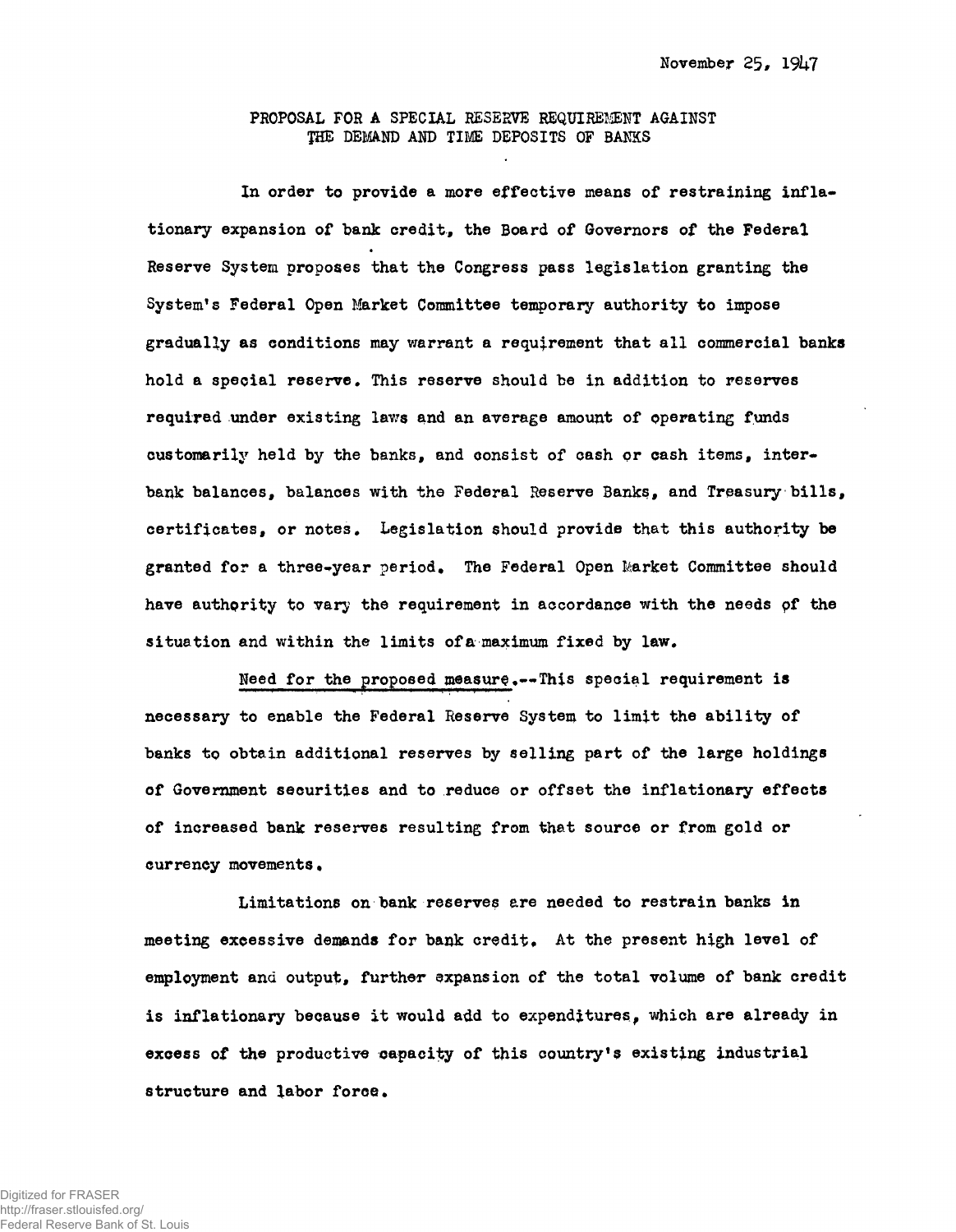In order to meet private credit demands, banks have been selling Government securities in the market. The Federal Reserve System, which provides the ultimate market for Government securities, has had to purchase such securities. In maintaining orderly and stable market conditions the Federal Reserve System must be prepared at all times to purchase the Government securities not absorbed by other investors. Whenever the Federal Reserve purchases Government securities, additional bank reserves are thus created and these in turn supply the basis for an expansion in bank credit of many times their amount.

In this situation, the Federal Reserve System has no effective powers to prevent an increase in bank reserves either through gold acquisitions or through bank sales of securities. Use of the customary weapon of open market operations would involve the sale in the market of the Reserve System's holdings of Government securities and, therefore, is not a feasible means of offsetting increases in bank reserves. Under present conditions, such operations are impractical because of their possible disruptive effects upon the Government securities market. Orderly and relatively stable conditions in this market are essential to maintain the public's confidence in Government credit. Furthermore, avoidance of any undue increase in the interest cost on the Government's huge public debt is desirable as a matter of national policy and general public interest.

Likewise, higher Federal Reserve discount rates would have little of no effect, because the banks themselves have no occasion to borrow funds to maintain reserve positions as'long as they can sell Government securities for this purpose.

 $-2 -$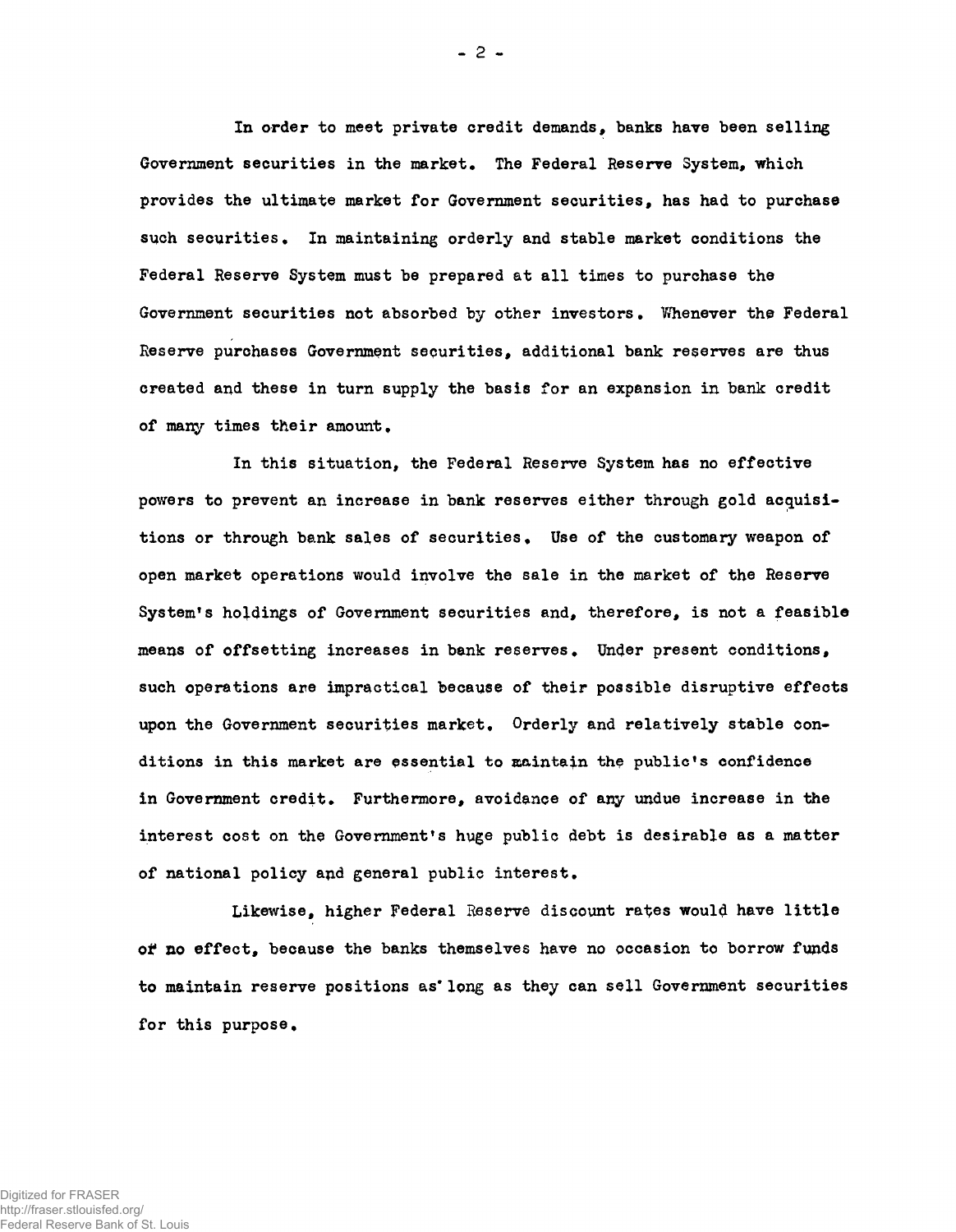Under the proposed authority, banks could be limited in their ability to expand credit on the basis of new reserves resulting from gold or currency movements, from sales of their own holdings of Government securities, or from Federal Reserve support of the prices of long-term Government securities. In addition, it would divorce the Government securities market from private credit and permit the Federal Reserve System to use more effectively discount rates and open market operations to affect primarily conditions in the private credit market. Thus, the authority would make it possible to limit the volume and raise the cost of private credit without necessarily increasing the interest cost to the Government on a large part of the vast public debt outstanding.

Features of the special reserve plan,—Salient features of the proposed temporary authority may be briefly summarized as follows:

- $(1)$  The power to impose and to vary the special reserve requirement would be vested in the Federal Open Market Committee and would be limited by law to a temporary period of three years.
- $(2)$  The requirement would apply to all banks receiving demand deposits, including member banks of the Federal Reserve System and nonmember banks--insured and noninsured. It would not apply, however, to banks that do exclusively a savings business.
- (3) The special reserve requirement would apply to both demand and time deposits and would be subject to a maximum limit fixed by statute. A maximum of  $25$ per cent of gross demand deposits and a maximum of 10 per cent of time deposits will probably be adequate for the temporary period covered by the proposed statute .

 $(l_4)$  Eligible special reserve assets would include:

- (a) The excess of specified cash assets over an allowance for existing reserve requirements and an average of customary operating funds of the banks; and
- (b) Obligations of the United States in the form of Treasury bills, certificates, and notes (with original maturities of  $2$  years or less).

 $-3 -$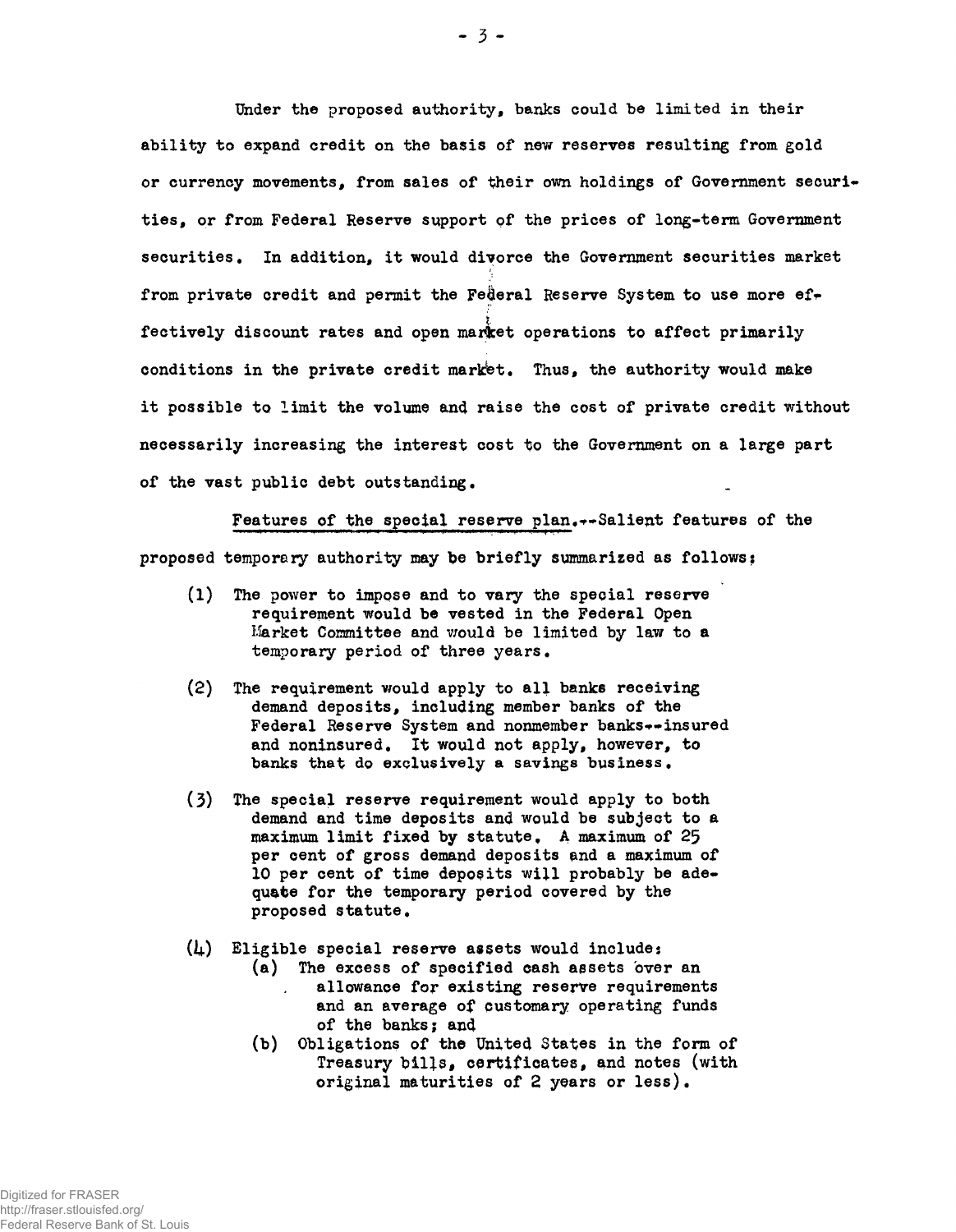- $(5)$  Cash assets eligible for meeting the special reserve requirement would include;
	- (a) Balances with Reserve Banks.
	- $(b)$  Coin and currency.
	- $(c)$  Cash items in process of collection.
	- (d) Balances due from in excess of balances due to banks in U.S.
	- Only the excess of the sum of these items over a specified amount of customary operating funds, including the existing statutory allowance for required reserves, would be available for inclusion in the special reserve.
- $(6)$ The allowance for existing required reserves and customary operating funds would be fixed by statute at 20 per cent of gross demand deposits plus 6 per cent of time depos its .
- $(7)$ The requirement would be introduced gradually as credit conditions warrant. The authorizing statute could provide that, after a special reserve has been established of 10 per cent against gross demand deposits and  $\mu$  per cent against time deposits, further changes would not exceed 5 per cent of gross demand deposits and 2 per cent of time deposits at one time. Ample notice should be given before the effective date of such changes to allow banks adequate time to make adjustments.
- $(8)$  The following considerations should determine the timing of the introduction of, or changes in, the special reserve requirement:
	- (a) The volume and ownership of special, reserve assets and of other assets readily convertible into eligible assets;
	- (b) Past and prospective gold movements, currency fluctuations, or other factors causing changes in the volume of bank reserves;
	- $(c)$  Conditions in the Government securities market;
	- (d) The general credit situation.
- (9) Special reserves and requirements would be computed on a daily average basis for monthly periods, or for other periods by classes of banks as the Open Market Committee might prescribe.
	- The penalty against average deficiencies in the requirement would be one-half per cent per month, payable to the United States.
- $(10)$ The Federal Open Market Committee would be authorised to issue regulations governing the administration of the requirement, to require necessary reports, and to delegate administration with respect to nonmember banks to other appropriate Federal or State banking agencies.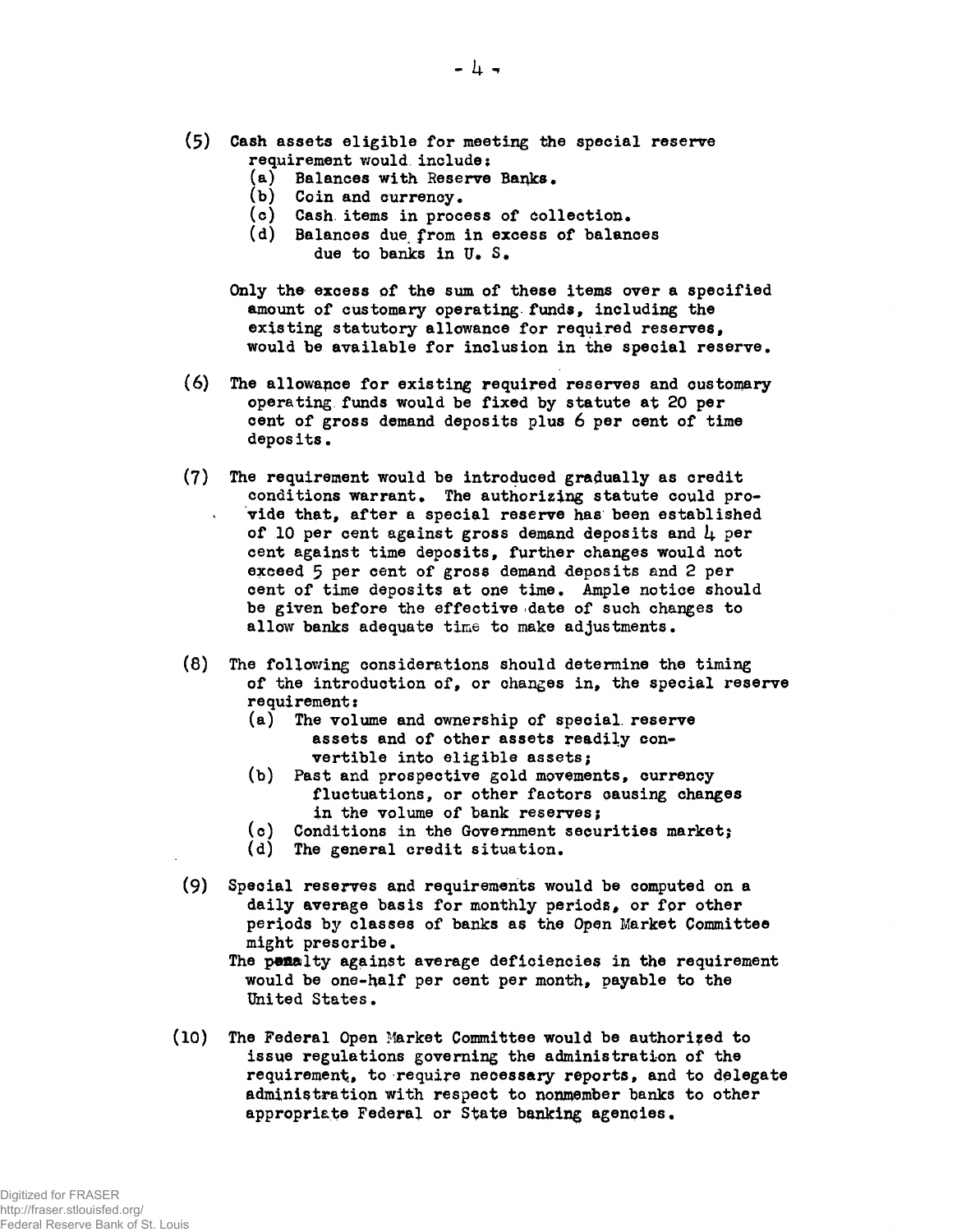Operation of the proposal.--Establishment of the special reserve requirement would accomplish two principal purposes:  $(1)$  it would reduce the amount of Government securities that banks would be willing to sell to obtain additional reserves; and  $(2)$  it would decrease the ratio of multiple credit expansion on the basis of a given amount of reserves. These results could be accomplished without reducing the volume of earning assets of banks.

The special reserve requirement would not deprive banks of any earning assets but would reduce the available amount of highly liquid and readily saleable assets which banks hold as secondary reserves to meet losses of deposits and new credit demands. Because of the reduction in available secondary reserves, banks would then be less willing to sell Government securities held in excess of the requirement in order to acquire higher-yielding loan or investment assets. Thus, an effect of the special reserve requirement would be to reduce the creation of new reserves and expansion of bank credit through monetization of the public debt.

Other instruments of Federal Reserve policy could be so used as to facilitate adjustment to the new requirement and subsequently would be employed to apply such additional restrictions or such easing as the general credit situation might require. One of the purposes of the proposed new requirement is to make possible the more effective use of the existing instruments in offsetting changes in bank reserves--particularly open market operations and discount rates--without seriously upsetting the Government securities market and unduly raising the interest cost on the public debt.

Digitized for FRASER http://fraser.stlouisfed.org/ Federal Reserve Bank of St. Louis - 5 -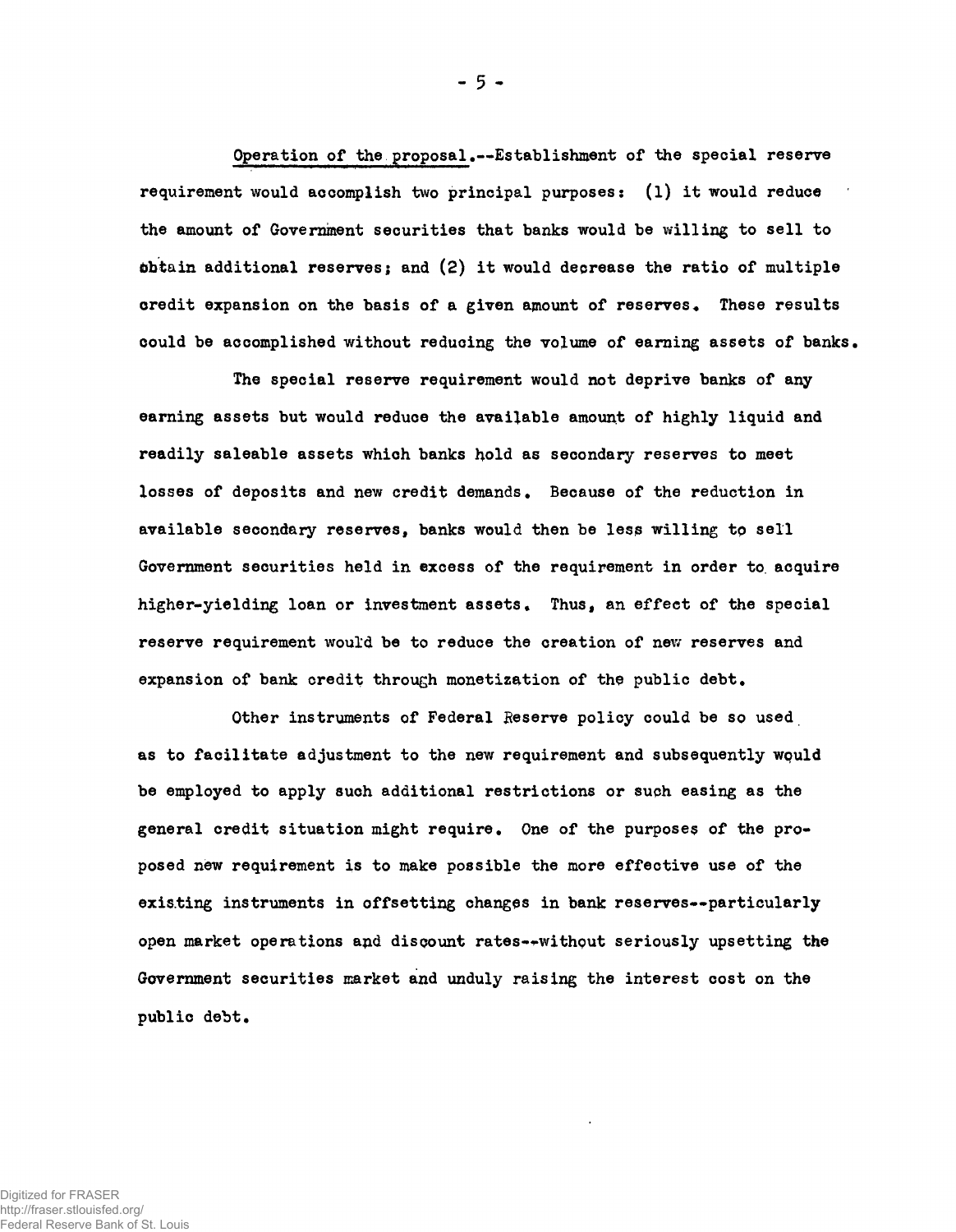The Federal Open Market Committee, which would have authority to apply and vary the requirement, is composed of all seven members of the Board of Governors of the Federal Reserve System and five representatives of the Federal Reserve Banks. The Committee's present authority covers the System's Government security and other open market operations. The use of the proposed special reserve requirement would be closely related to these operations.

Reduction in the ratio of multiple credit expansion on the basis of any addition to the supply of reserves would be an especially important effect of the special reserve requirement. How great a reduction would result from the present ratio of six or more to one would depend on the percentage requirement established. The ratio might be lowered to about two and one-half to one if the maximum special reserve requirement should be authorized.

The mere existence of power to impose a special reserve requirement would itself exert a strong restraining influence on bank credit expansion. Banks would need to guide their policies with an eye to the possible imposition of the requirement. The extent of use of the special reserve requirement would necessarily depend on developments in the general credit situation.

Restraint on further bank credit expansion by the proposed requirement, supplemented as the situation may warrant by other credit control measures, would not prevent the accommodation by banks of the economy's essential credit needs. The additional reserve requirement, however, would impose on banks a greater responsibility for meeting

- 6 -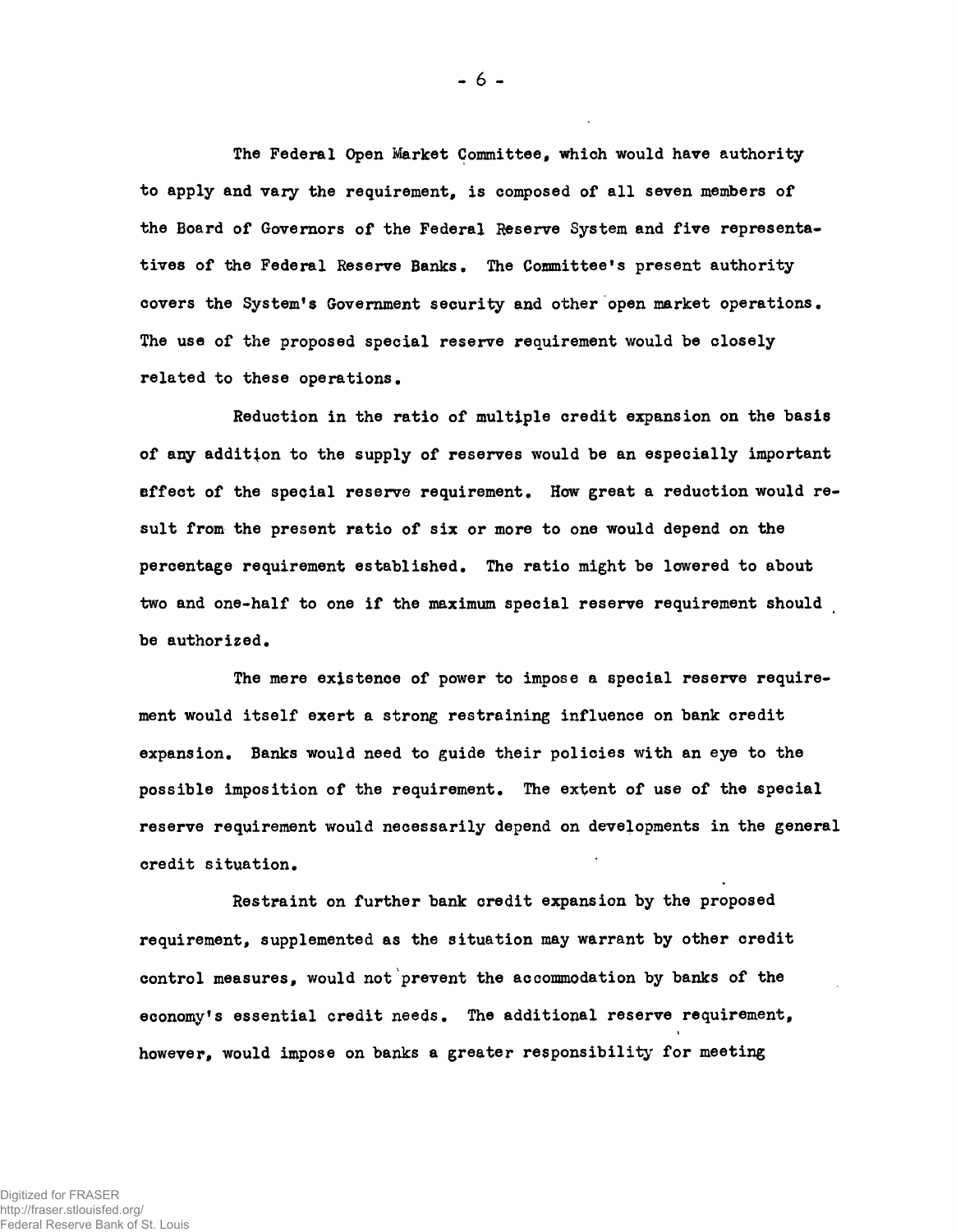essential credit demands out of existing loanable funds. To expand loans. banks would need to sell securities of types that might be bought by other investors, rather than short-term Government securities which under present conditions are purchased principally by the Reserve Banks. The major effect of an active program to restrain bank credit expansion, for which the suggested reserve requirement is needed, would be to reduce materially the ready availability of bank credit to private borrowers at low interest rates •

Advantages of the proposal.--The proposed measure has many important advantages of alternative means of curbing credit expansion. Restraint on further bank credit expansion might be attempted by allowing short-term interest rates on both public and private credit to rise substantially, thus increasing the cost of borrowing and thereby seeking to deter borrowing. Such a policy, however, would greatly increase the cost to the Government of carrying the public debt and have disruptive effects on the Government securities market. Under the proposed authority, interest on private credit could be raised without increasing rates on Government securities. In other words, any penalty rates would be paid by those who are currently responsible for inflationary borrowing and who might be deterred by the higher rates and not by the Government, which is reducing indebtedness.

If inflationary expansion of total bank credit to private borrowers is to be restricted, the restraint must be placed primarily on the lender. Under present conditions, even such a substantial rise in shortterm interest rates as one or two percentage points would not deter many borrowers, and might encourage further lending because of the additional

 $7 -$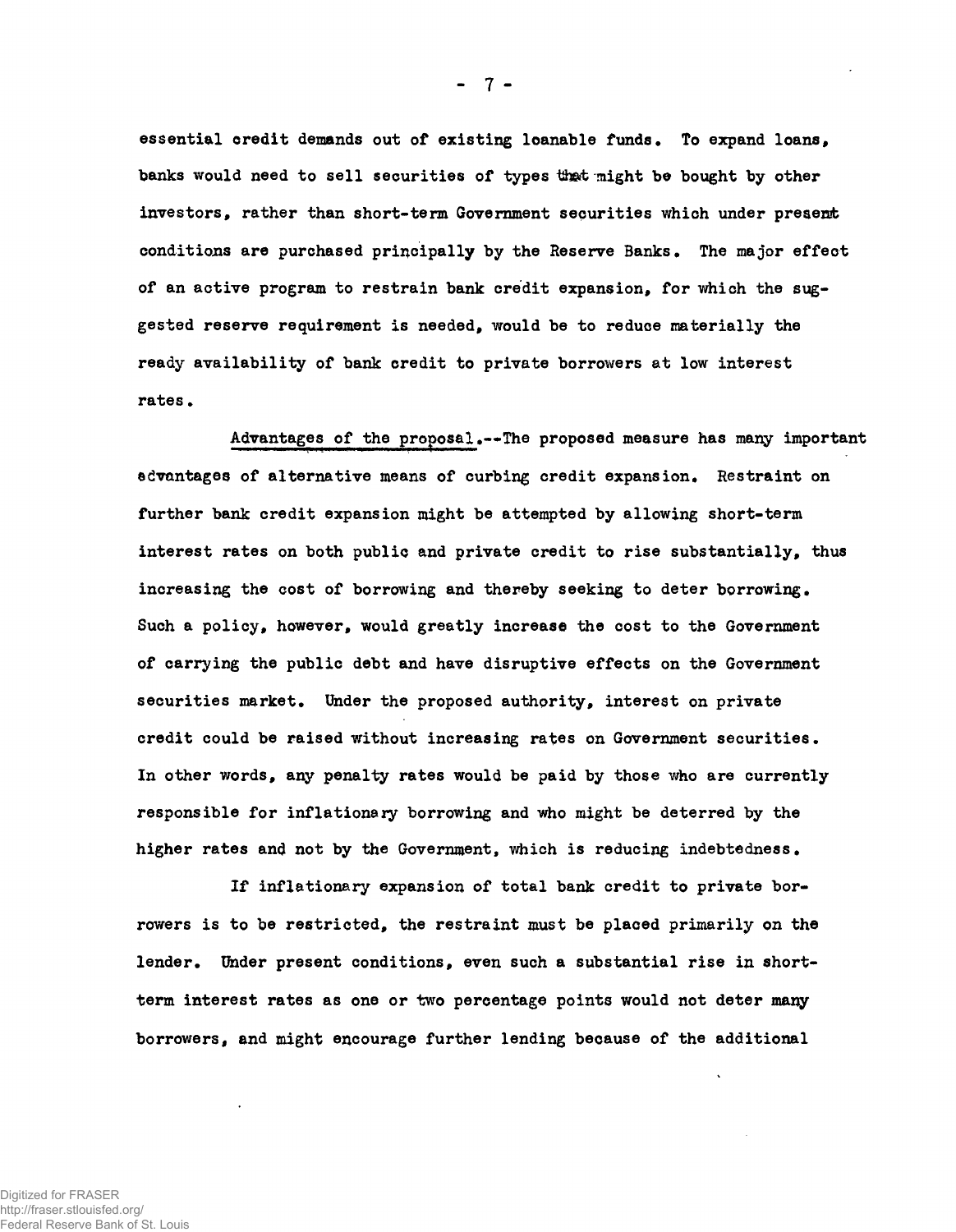profit inducement to the lender. Under the proposed measure, the restraint is placed primarily upon the lender which in this case is the banking system. The proposal would thus have the effect of retarding further bank credit expansion by limiting the ability of the banks to make credit available.

From the standpoint of its effect on the earning position of banks, the plan is superior to an increase in primary reserve requirements, because it would enable banks to retain earning assets that would have to be sold to meet an increase in primary reserve requirements. At the same time it would permit an increase in interest rates on private debt and would make possible an increase in earnings at banks where interest rates on loans are especially low. This could be accomplished without increasing the interest cost on the public debt. The continued profitability of bank operations is essential if the banks are to meet their increasing costs and build up adequate reserves while serving their communities constructively.

The specific form of the proposed special reserve requirement, as more fully described in the next section, is designed to fit the sort of banking system that exists in this country without alterations in its structure or drastic changes in its customary methods of operation. Banks that are not members of the Federal Reserve System would have to be included. Limitations of the requirement to member banks only would seriously weaken the Federal Reserve System by giving a great advantage to nonmembership and therefore would make the measure ineffective, as well as inequitable. It would assure equitable treatment of individual banks and groups of banks without requiring that all banks become subject to a single authority.

Digitized for FRASER http://fraser.stlouisfed.org/ Federal Reserve Bank of St. Louis - 8 -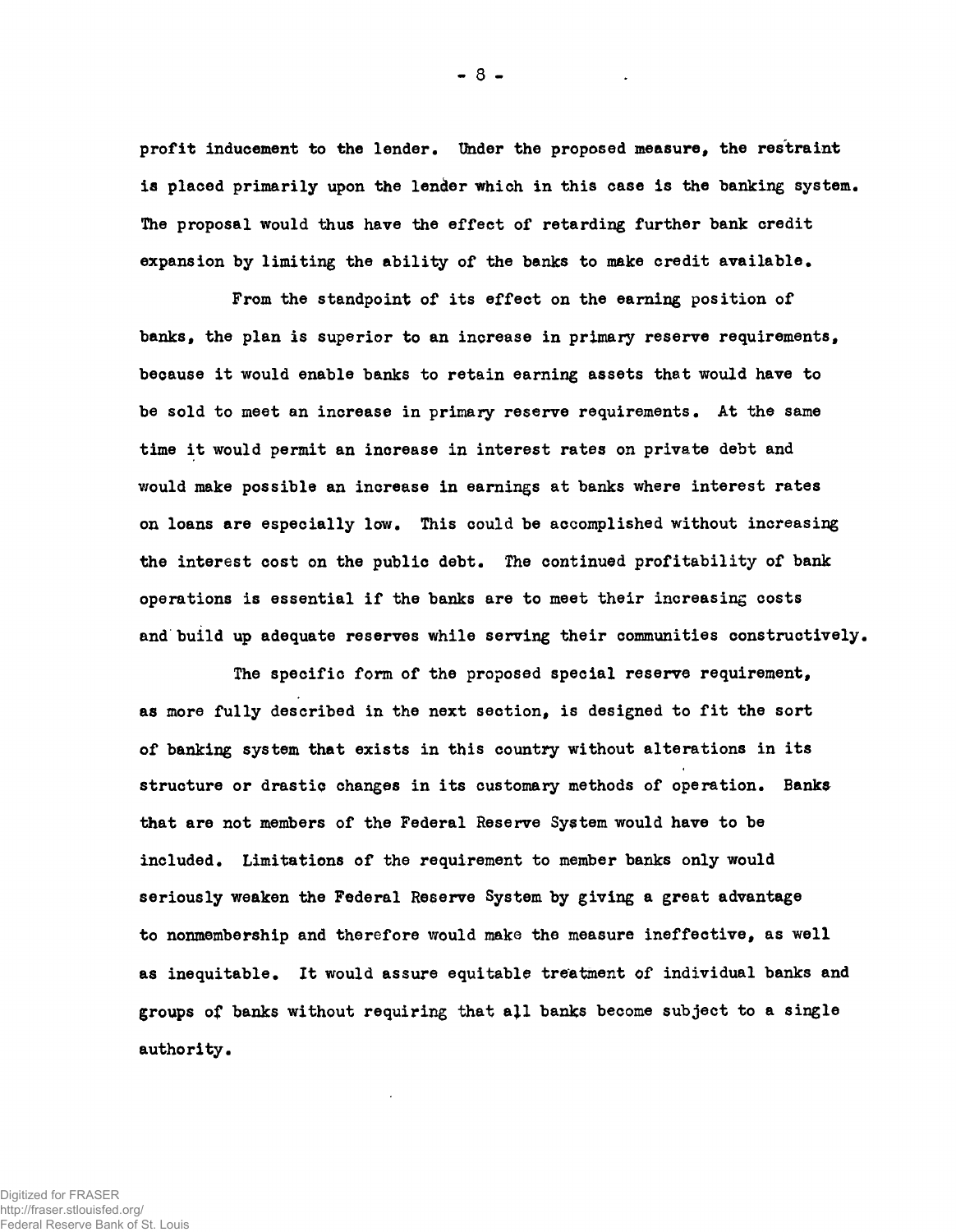The requirement would also make use of the practice of interbank deposits without interfering with the system of correspondent relations. It would require banks to hold a large portion of the Government securities that they were encouraged and permitted to buy to aid in war finance and still allow them to meet all essential credit needs of the economy. It would assure the maintenance of a high degree of liquidity and safety in the banking system during a period of rapid and uncertain economic change.

The Board believes that the proposed plan is the only practical method of dealing with the present monetary and credit situation because it assures that the pressures will be exerted at the places where restraint on bank credit expansion can be effective. At the same time the plan will protect the interests of the Government, the general public, and the banking system.

Formula for computing the special reserve requirement.--The assets that would be counted as special reserves include certain specified nonearning or cash assets, as well as Treasury bills, certificates of indebtedness, and notes having original maturities not exceeding two years . The eligible cash assets include balances with the Federal Reserve Banks, coin and currency, cash items in process of collection, and balances due from, in excess of balances due to, other banks in the United States. Only the excess of the sum of these items over an allowance for existing required reserves and operating funds customarily held by banks would be counted in the special reserve. In order to assure uniformity among banks, such allowance should be fixed by statute at 20 per cent of gross demand deposits and  $6$  per cent of time deposits.

- 9 **-**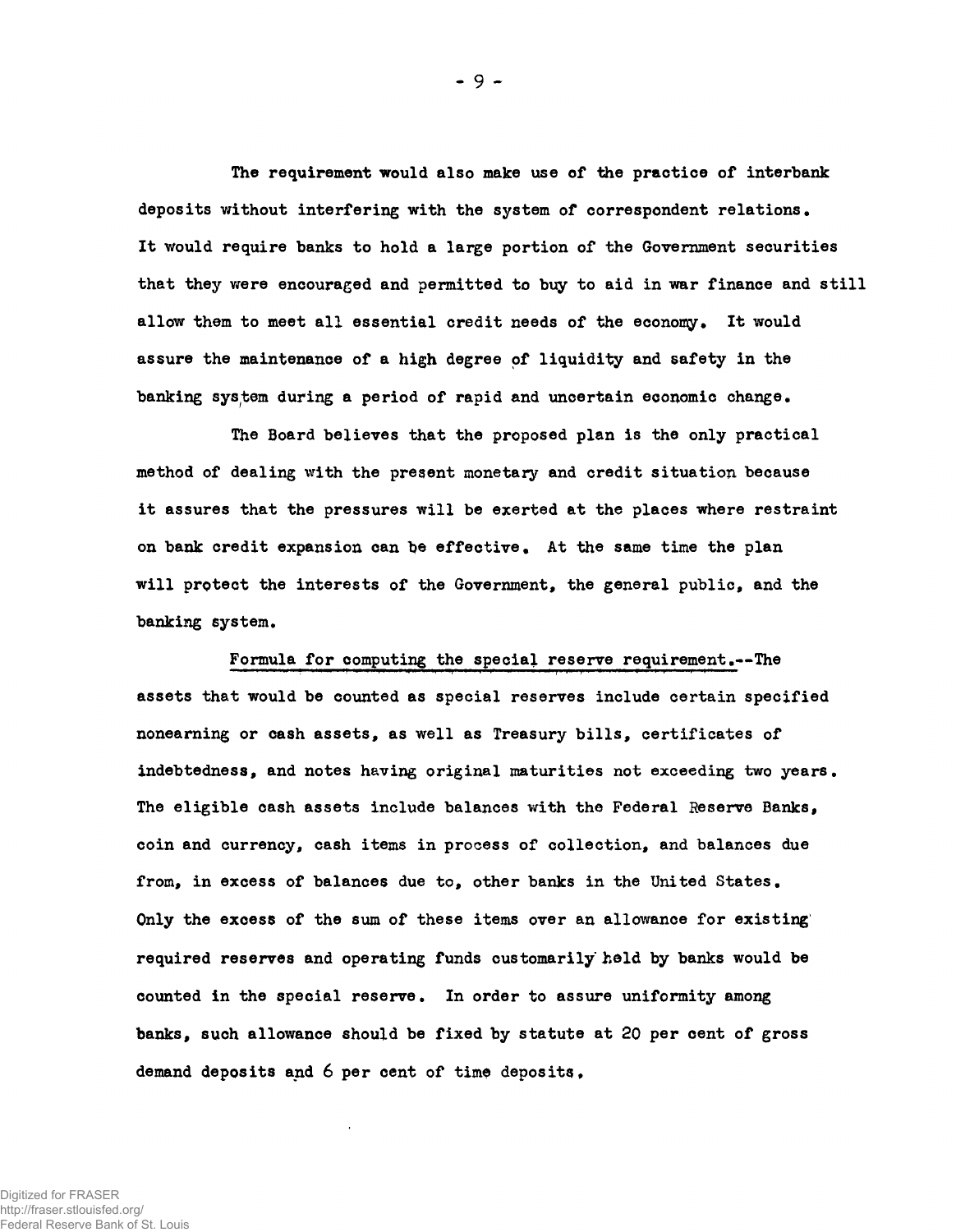To accomplish the purposes of the special reserve authority. it is desirable that the formula include some margin of cash assets as well as the specified short-term Government securities. Confining the eligible special reserve assets to Government securities would cause difficulties to banks obtaining new funds and not holding adequate amounts of the required securities.  $A$  formula limited to these earning assets would also be no more effective in restricting further inflationary credit expansion.

Only Treasury bills, certificates, and short-term notes are proposed for inclusion in the special reserve and other Government securities are eliminated for a number of reasons. The volume of bills, certificates, and notes can be more easily limited to relatively stable amounts. To include all Government securities would make necessary the imposition of a very high reserve requirement for it to be effective. Inclusion of Government bonds within one or two years of maturity or call dates would cause sudden substantial increases and decreases in the amount of eligible reserve assets. It is appropriate for banks holding deposits subject to withdrawal to maintain a high degree of liquidity, provided by short-term assets. Inclusion of longer-term higher-rate securities would not stop banks from shifting their lower-rate issues to the Federal and purchasing the higher-rate bonds in the market. More of the latter are still held outside the banking system. Limitation of the requirement to the especially short-term issues would improve the market demand for these issues and help to maintain a lower rate on short-term Government borrowing without lowering long-term interest rates. Finally, banks would have to sell their higher-rate issues in order to expand loans and this would be more of a discouragement to lending than sale of short-term low-rate issues.

Digitized for FRASER http://fraser.stlouisfed.org/ Federal Reserve Bank of St. Louis  $-10 -$ 

 $\omega \in \left[ \begin{smallmatrix} 1 & 0 & 0 \\ 0 & 0 & 0 \\ 0 & 0 & 0 \end{smallmatrix} \right]$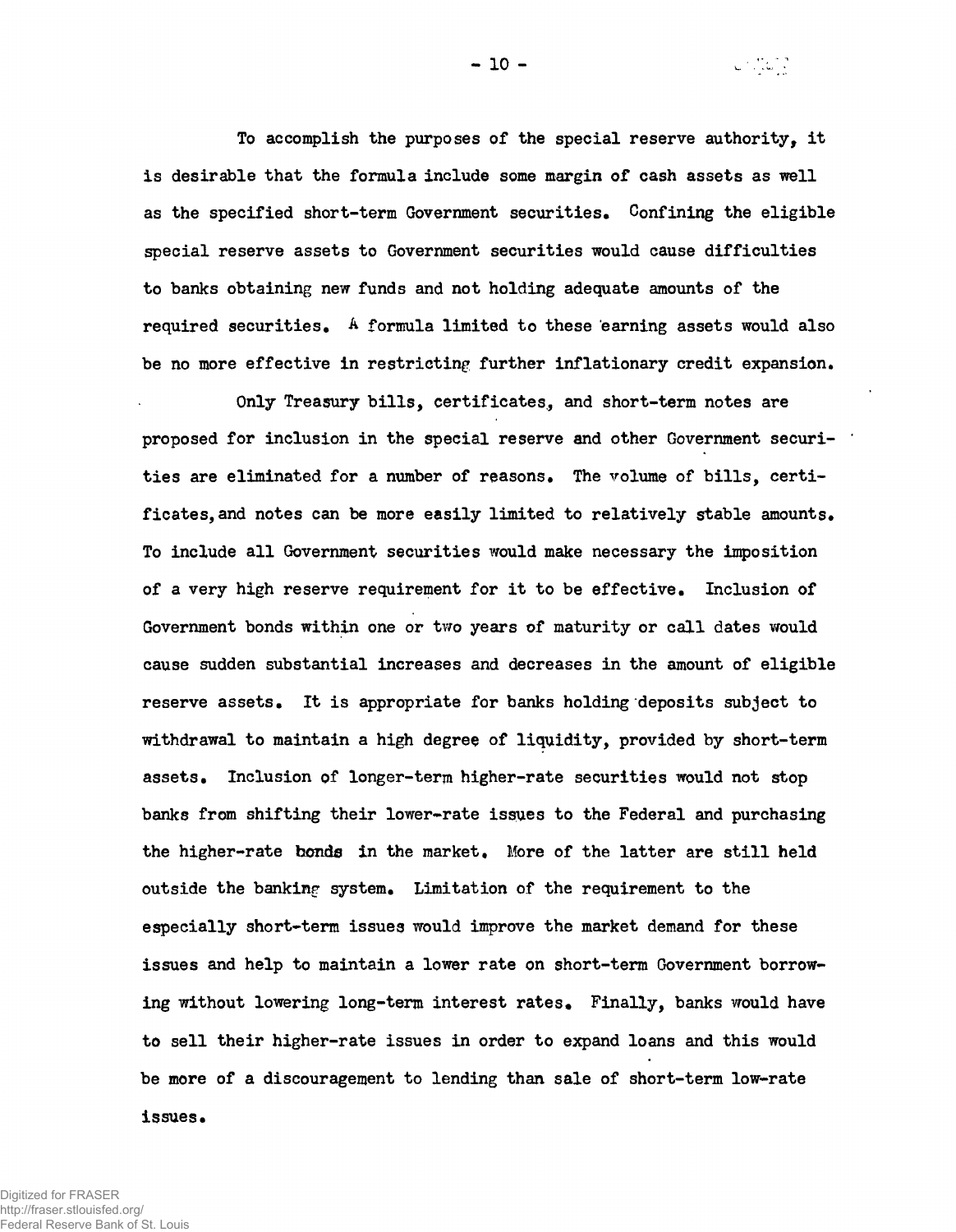An equitable formula should allow for the great variations among groups of banks with respect to basic reserve requirements and with respect to holdings of different types of cash assets, without interfering unduly with these requirements and practices. Reserve requirements for nonmember banks not only differ from those for member banks but also vary from State to State. Member banks may hold excess reserves with Federal Reserve Banks and also balances with correspondent banks. Nonmember banks hold both required and secondary reserves in the form of balances with correspondent banks and would no doubt prefer to continue holding much of their reserves in this form, even though permitted to hold deposits with Reserve Banks.

The formula proposed for the computation of cash assets eligible for satisfying the special reserve requirement takes these factors into consideration and therefore makes use of, without interfering with, correspondent bank relations, both for member and nonmember banks. The gpecial reserve requirement would be in addition to a figure which takes account of the reserve requirements under existing law and average operating funds customarily held by the banks. For purposes of administrative simplicity, the proposed formula would be uniform for all banks.

Availability of special reserve assets.--The formula and its application to certain broad groups of insured banks, using aggregate figures as of June 30,  $19\frac{1}{7}$ , is illustrated in Table 1 attached.

The table shows that each major group of banks have more than enough special reserve assets available to meet a requirement established at 10 per cent against gross demand deposits and  $\mu$  per cent against time deposits. At the statutory maximum suggested for the requirement--namely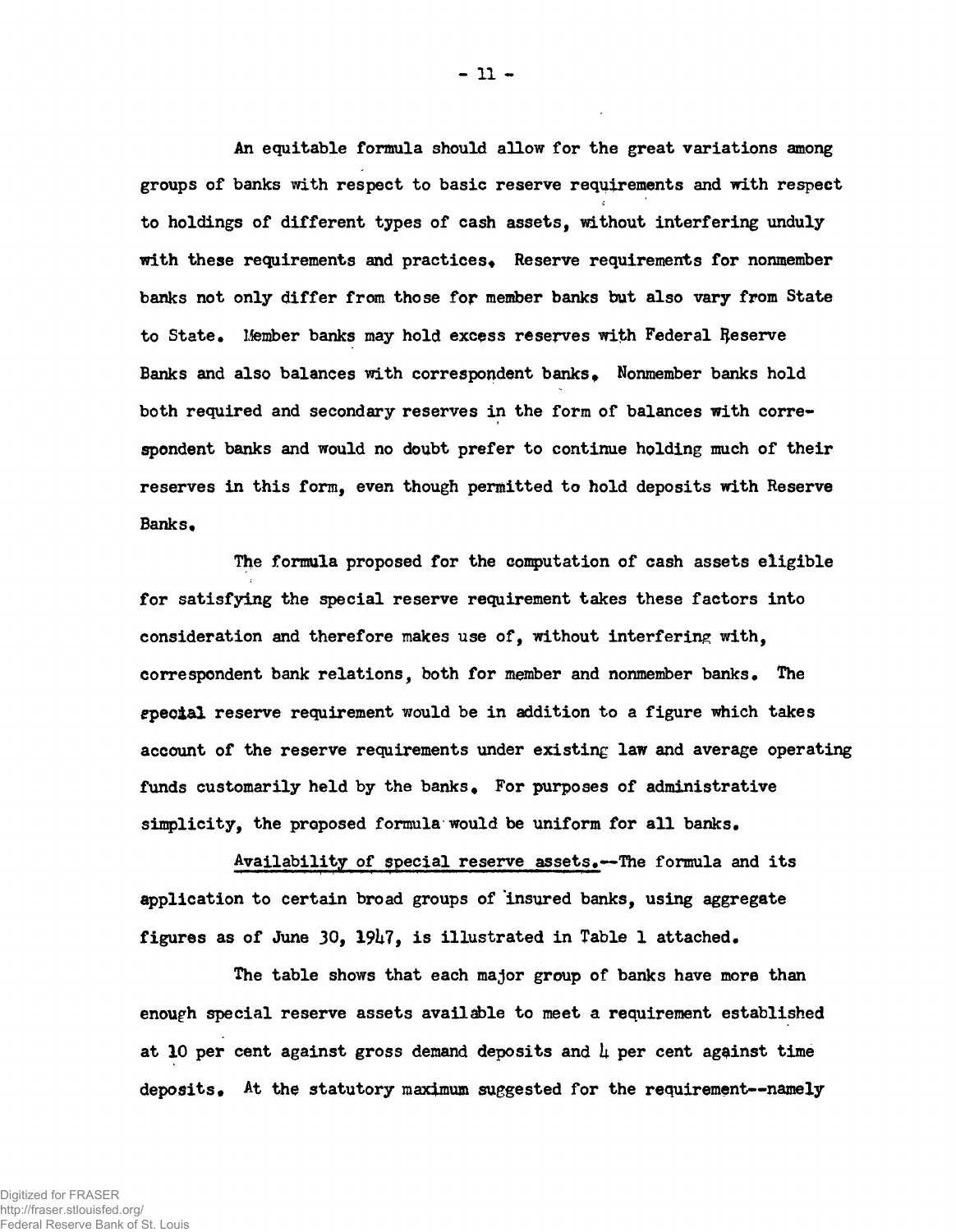25 per cent against demand deposits and 10 per cent against time deposits-the different groups show deficiencies in holdings of eligible assets of varying percentage amounts.

The variation in the percentages of deficiency or excess at the selected levels is still wider, of course, when studied by groups of banks according to Federal Reserve Districts, as in Table 2, which shows holdings of special reserve assets and short-term Government bonds as percentages of gross demand deposits. All of these groups would be able to meet the lower level of requirements shown. Data by individual banks would show even greater differences .

In considering the deficiencies in eligible special reserve assets that banks might confront at certain requirement levels, it must be remembered that banks, as Table 2 shows, hold substantial amounts of short-term Government bonds that may be eventually refunded by the Treasury into eligible assets or that could be converted through the market into such assets. In addition to 16 billion dollars of Treasury bills. certificates, and notes, all commercial banks hold  $\mu$  billion dollars of bonds due or callable within one year and 27 billion due within one to five years, and these are widely distributed among banks. As these bonds are retired they can be refunded by the Treasury through issuance of special reserve eligible assets, depending on the need of the banking system and the demand for such assets. The Federal Reserve System, moreover, holds 20 billion dollars of Treasury bills, certificates, and notes, which banks could acquire by selling to the System other Government securities. About 12 billion dollars of eligible obligations are also held by nonbank investors.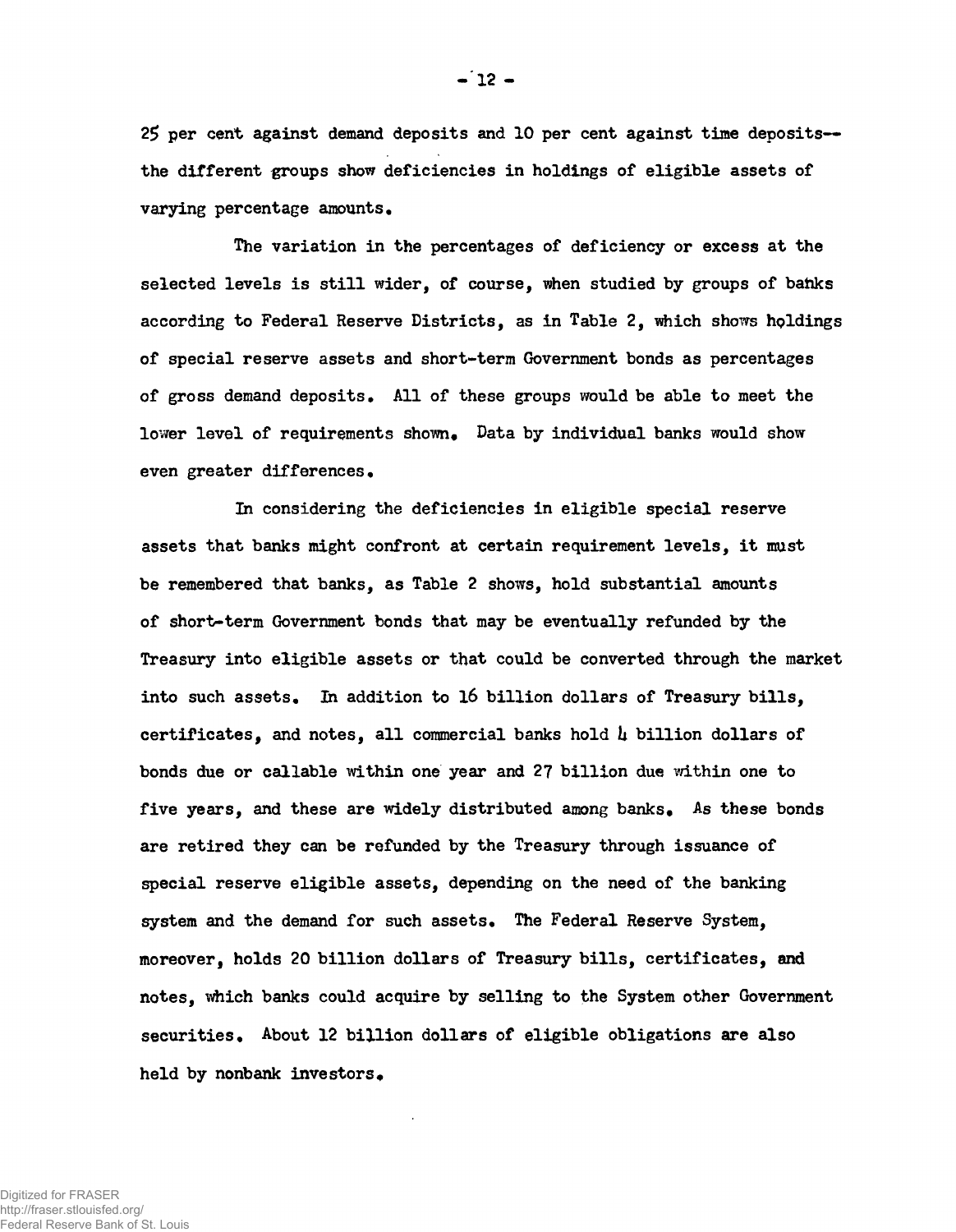Another source of eligible assets is the current and prospective gold inflow, and any other increase in bank cash in excess of required reserves and customary operating funds would also be eligible to apply against the special reserve.

It is clear from an analysis of the bank position and the available reserve assets that the banking system would be able to meet any requirements within the limits of the proposal without severe adjustments and without undue limitation upon their ability to supply the essential credit needs of the economy. Authority for the System to vary the requirements would permit any alterations needed to meet changing situations.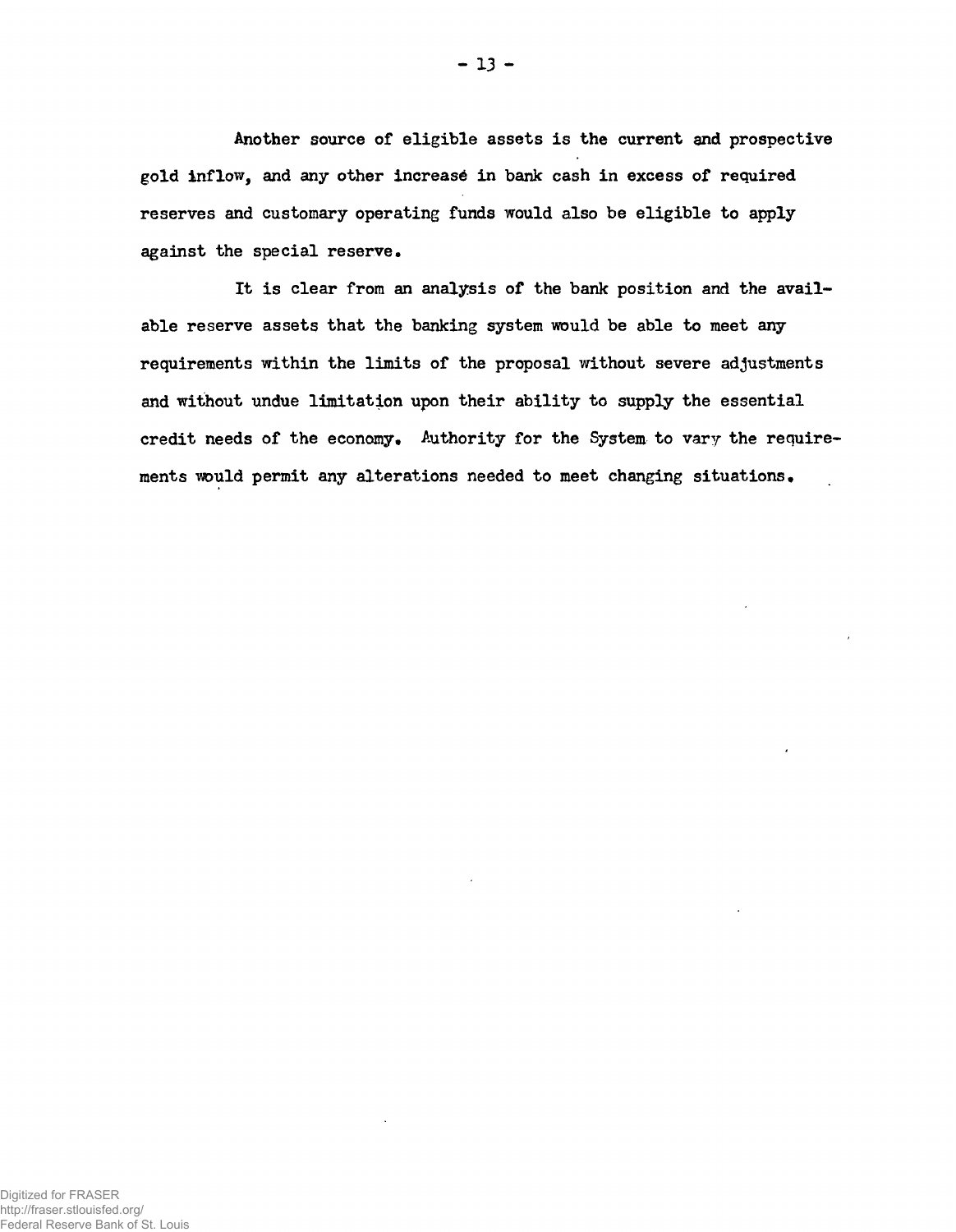## TABLE 1

ILLUSTRATIVE COMPUTATION OF SPECIAL RbSERVE ASSETS, JUNE 30, 1947

(Based on aggregate figures in millions of dollars, by groups of banks)

|                                                                                                                                                                                                       | Member banks          |                                             |                            |                         |                               |
|-------------------------------------------------------------------------------------------------------------------------------------------------------------------------------------------------------|-----------------------|---------------------------------------------|----------------------------|-------------------------|-------------------------------|
| Assets                                                                                                                                                                                                |                       | Central<br>reserve city<br>New York Chicago |                            | Country                 | Nonmember<br>insured<br>banks |
| 1. Gross demand deposits<br>2. Time deposits                                                                                                                                                          | 22,683<br>1,459       | 5,037<br>871                                | 11,269                     | 31,983 27,659<br>14,475 | 11,891<br>6, 49               |
| 3. Coin and currency<br>4. Cash items in process of collection<br>5. Excess of demand balances due from                                                                                               | 123<br>1,884          | 36<br>9بار                                  | 470<br>2,623               | 780<br>8/4              | 395<br>124                    |
| over demand deposits due to other<br>banks in U.S.*<br>6. Balances with Federal Reserve Banks                                                                                                         | 4,166                 | 973                                         | 6,274                      | 2,546<br>4,628          | 2,765                         |
| 7. Net cash assets* $(3 + 1 + 5 + 6)$<br>8. Deduct 20% of gross demand deposits<br>plus 6% of time deposits                                                                                           | 6,173                 | 1,357                                       | 9,367                      | 8,787                   | 3,284                         |
|                                                                                                                                                                                                       | 4,624                 | 1,060                                       | 7,073                      | 6,400                   | 2,759                         |
| 9. Excess cash assets* $(7 - 8)$<br>10. Treasury bills, certificates, and notes                                                                                                                       | 1,549<br>2,015        | 298<br>606                                  | 2,291<br>4,874             | 2,387<br>5,191          | 525<br>2,932                  |
| 11. Total special reserve assets* $(9 + 10)$                                                                                                                                                          | 3,564                 | 904                                         | 7,168                      | 7,578                   | 3,457                         |
| Special reserve required at given<br>percentages:<br>a. 10% against demand and $\mu$ % against<br>time deposits<br>b. Maximum of 25% against demand and<br>10, against time deposits                  | 2,327                 | 539                                         | 3.649                      | 3,345                   | 1,443                         |
|                                                                                                                                                                                                       | 5,817                 | 1, 46                                       | 9,123                      | 8,62                    | 3,608                         |
| 13. Deficiency or excess of special<br>$r$ eserve assets:*<br>a. With $10\%$ against demand and $\mu\%$<br>against time deposits<br>b. With $25/6$ against demand and $10/6$<br>against time deposits | $+1,237$<br>$-2,25,7$ | +365                                        | $+3,519$<br>$-443 - 1,954$ | 山.234<br>$-784$         | $+2,011$<br>$-151$            |
| 14. Percentage deficiency or excess of<br>special reserve assets to demand<br>deposits:<br>a. With $10\%$ against demand and $\frac{1}{2}$                                                            |                       |                                             |                            |                         |                               |
| against time deposits<br>b. With $25\%$ against demand and $10\%$                                                                                                                                     | $+5.5$                | $+7,2$                                      | $+11.0$                    | $+15.3$                 | $+16.9$                       |
| against time deposits                                                                                                                                                                                 | $-9.9$                | $-8,8$                                      | $-6.1$                     | $-2.8$                  | $-1.3$                        |

\* Figures shown for these items are computed on the basis of aggregates by groups of banks for the country as a whole; totals of figures computed separately for dividual banks or from aggregates by districts would show somewhat different bunts of available cash assets for some of the groups.